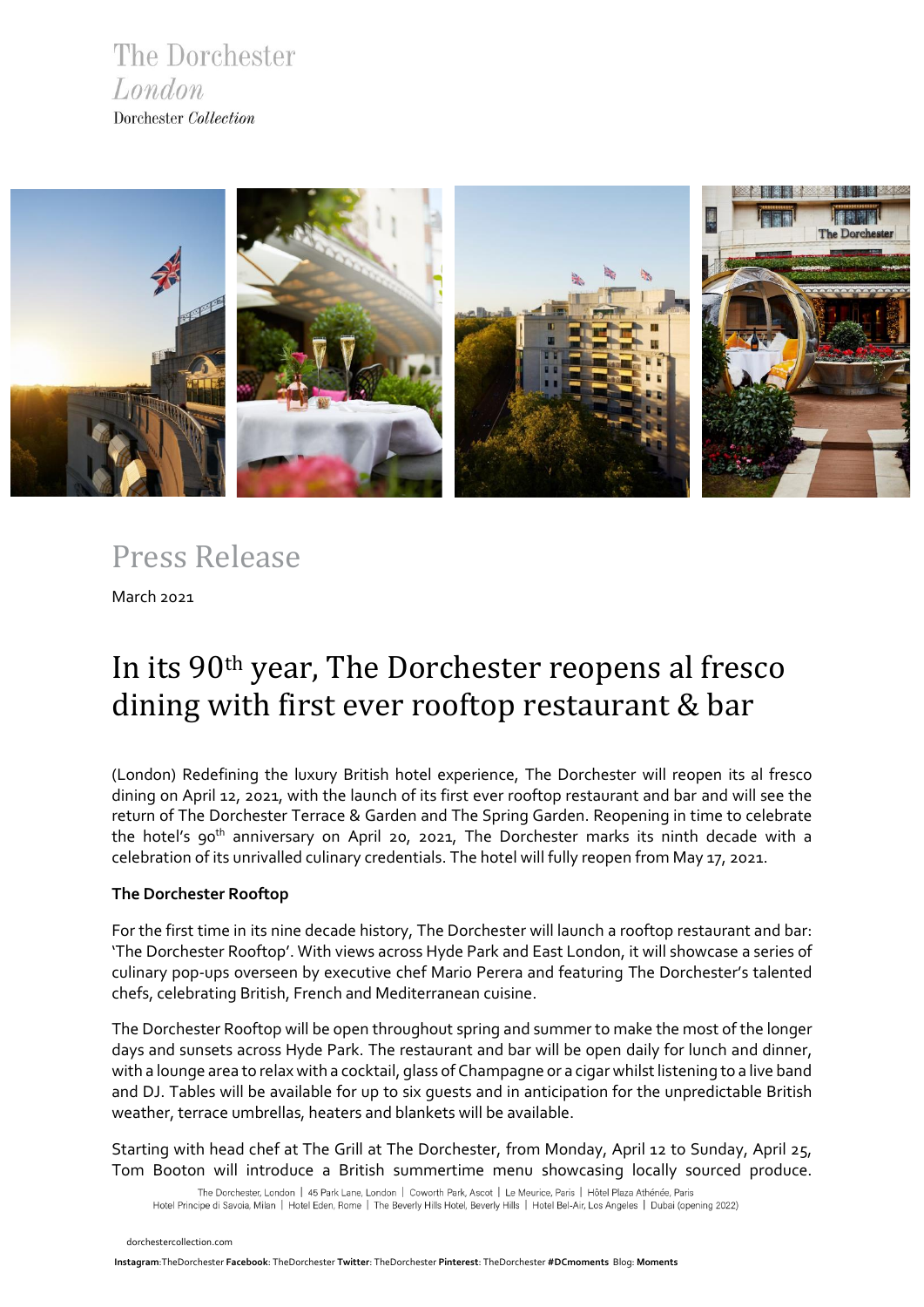## The Dorchester London

## Dorchester Collection

Highlights from Tom's land, sea and garden menu concept include: Ribeye with mushrooms and tarragon; prawn Scotch egg with curry sauce; and barbequed leeks with ricotta and salsa Verde.

Bringing relaxed Parisian chic to the rooftop, executive chef of Alain Ducasse at The Dorchester, Jean-Philippe Blondet will introduce a modern, light and elegantly informal pop-up with a menu of delicious bites from Monday, April 26 to Sunday, May 9. Jean-Philippe has developed a menu of small plates such as: hummus, seaweed crisp and lemon confit; grilled octopus, confit pepper and grapefruit; and native lobster, spiced avocado and shiso leaves.

Further pop-ups will be announced later in the year. The Dorchester Rooftop will be open daily from 12pm to 11pm Monday to Wednesday & Sunday and until midnight Thursday to Saturday. Reservations only and with a minimum spend of £60 per person.

## **The Dorchester Terrace & Garden**

Perched on the hotel's famous forecourt and perfect for cocktail lovers, The Dorchester Terrace & Garden has just seven tables of two, serving an all new cocktail menu by The Bar at The Dorchester's award winning team of alchemists led by cocktail legend Giuliano Morandin, who celebrates his 40<sup>th</sup> year at the hotel this year.

Surrounded by lush greenery, guests can enjoy classic Italian bites, such as truffle arancini and calamari frittura, paired with experimental cocktails including the Malt Fig Sour made using 10 year old Glenmorangie shaken with lemon juice and fig liqueur. The new cocktail creations sit alongside classic favourites such as The Martinez, made using The Dorchester's Old Tom Gin.

The Dorchester Terrace & Garden reopens daily from April 12, 2021, with tables available from 12pm until 11pm. Walk in only.

## **The Spring Garden**

Nestled under The Dorchester's plane tree, The Spring Garden has two private garden globes which seat up to five guests each. Guests can enjoy a show stopping private dining menu by executive chef Mario Perera in partnership with Veuve Clicquot. The one of a kind spring inspired three-course menu celebrates the best of British and includes; Scottish Diver scallops ceviche; blue lobster & Wye Valley asparagus; and The Dorchester coulibiac.

The Spring Garden will be open daily from April 12, 2021, for lunch and dinner with menus priced at £160 per person, including a glass of Veuve Clicquot La Grande Dame Vintage 2004. Minimum spend of £450 per garden globe applies.

Bookings can be made via The Dorchester's Restaurant Reservations Team at restaurants.TDL@dorchestercollection.com or on 020 7629 8888.

For more details visit[: https://www.dorchestercollection.com/en/london/the-dorchester/restaurants](https://www.dorchestercollection.com/en/london/the-dorchester/restaurants-bars/outdoor-dining/)[bars/outdoor-dining/](https://www.dorchestercollection.com/en/london/the-dorchester/restaurants-bars/outdoor-dining/)

###

For additional information, please contact:

**Emma Lacey**  Account executive 44 (0)20 7244 1934

> The Dorchester, London | 45 Park Lane, London | Coworth Park, Ascot | Le Meurice, Paris | Hôtel Plaza Athénée, Paris Hotel Principe di Savoia, Milan | Hotel Eden, Rome | The Beverly Hills Hotel, Beverly Hills | Hotel Bel-Air, Los Angeles | Dubai (opening 2022)